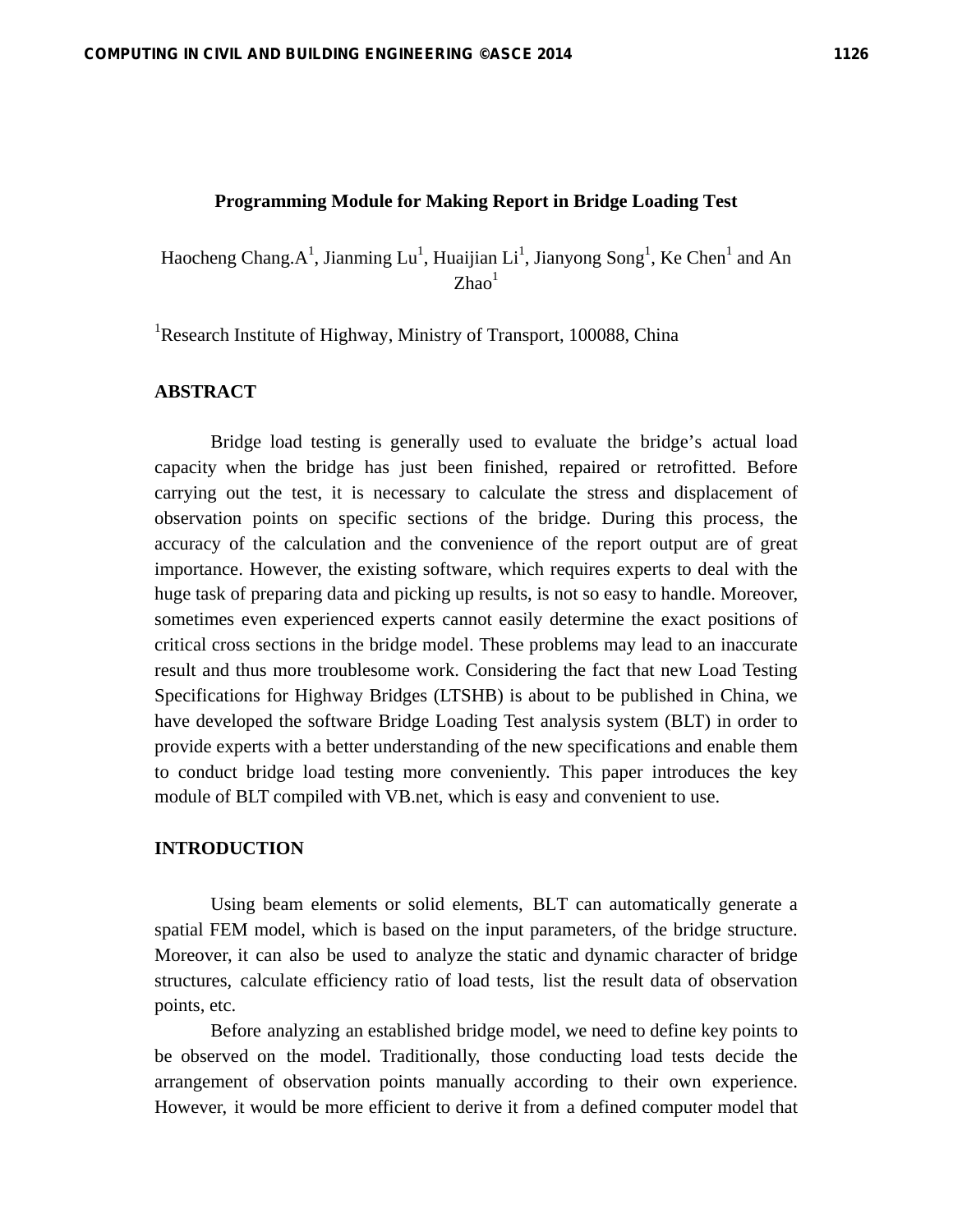follows a fixed pattern. Additionally, those conducting load tests should concentrate on finding out the certain pattern. After reading LTSHB, the authors have summarized some regulations and developed a computer program which could automatically offer users one recommended arrangement of observation points.

Before carrying out the load test, the staff needs to write the experimentation plan report. Also, the final result reports are needed after the test is done. It requires workers to spend too much time on writing reports which are all in the same key. As we know, computers are always good at dealing with things in the same pattern like reports and it is highly efficient to output reports when a template and a solution can be provided. In this paper, the authors demonstrate how to automatically generate test reports with Microsoft Word or Microsoft Excel. We program a module of BLT, which can accomplish this task well, with Microsoft.Word.dll and Microsoft.Excel.dll in a VB.net compiled environment.

Finally, several cases have been applied with BLT gaining great success. Here, one of them will be shown in this paper.

## **OBSERVATION POINTS ARRANGEMENT**

The design flow of observation point arrangement is shown in Figure 1.



**Figure 1. Design flow chart of observation points arrangement.** 

**Summarizing the specifications.** After having carefully studied things proposed in the LTSHB, some regulations could be concluded. It is easy to determine that observation points always distribute on the bottom and both sides of cross sections. Here, if we were to set the length of the bottom edge as L, it would become the main controlling factor. The strategy of observation points' arrangement on each side could be concluded as Table 1.

|             | Bottom edge (m)   |             |             | Left<br>edge(m) | Right Edge (m) |     |
|-------------|-------------------|-------------|-------------|-----------------|----------------|-----|
| L<1         | $1 \leq L \leq 2$ | 2 < L < 5   | L > 5       | Random L        | L > 5          | L<5 |
| $1(s)+1(d)$ | $3(s)+1(d)$       | $5(s)+1(d)$ | $5(s)+2(d)$ | 2(s)            | 2(s)           |     |

**Table 1 Recommended Observation Points on Each Edge.**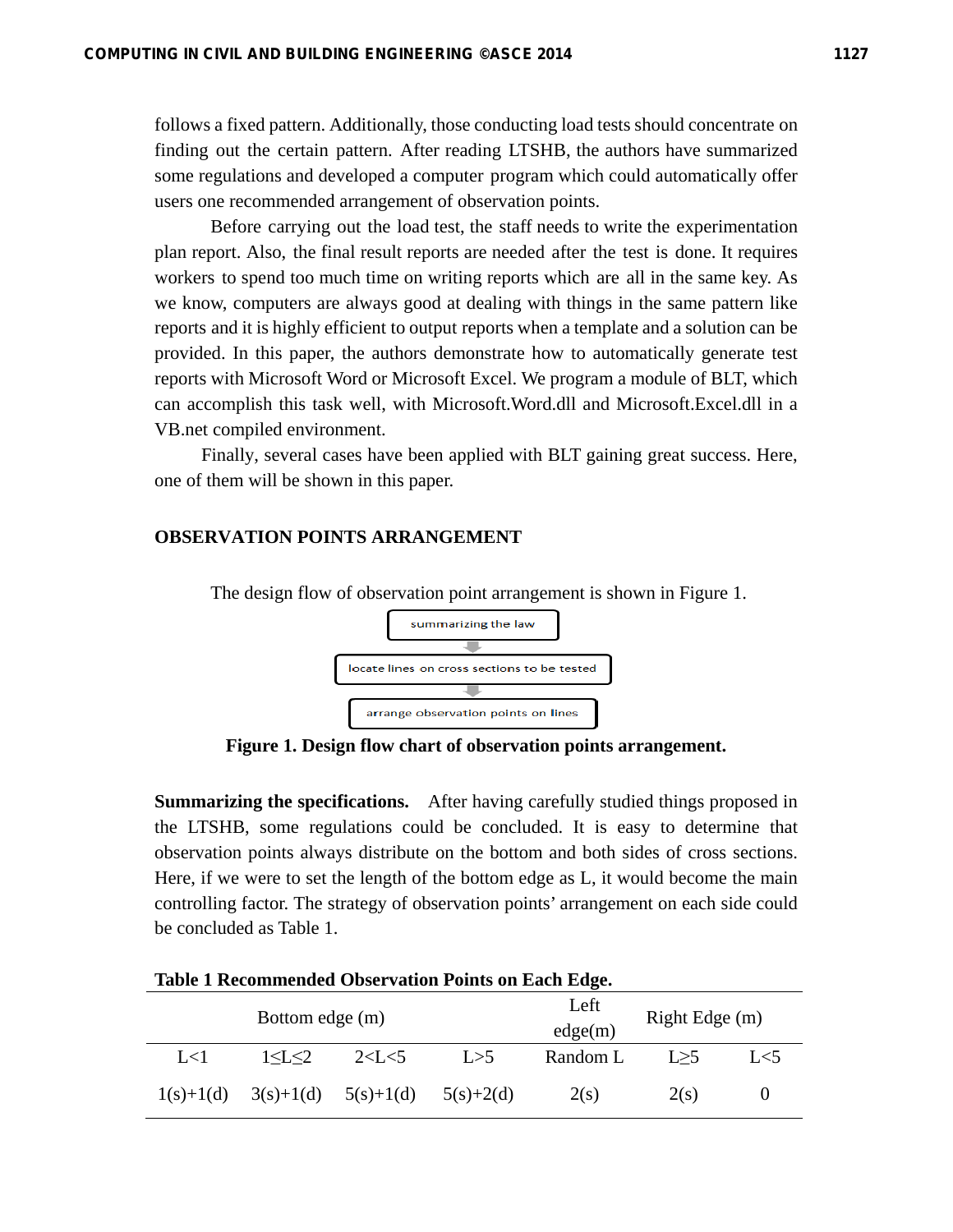Here, "s" is for stress and "d" is for displacement. These regulations could apply to different kinds of girder cross section. Here are some instances shown in Figure 2~9.



**Figure 2. Arrangement of displacement observation points of t girder.** 



**Figure 4. Arrangement of displacement observation points of single cell box girder.** 



**Figure 6. Arrangement of displacement observation points of multiple box single cell girder.** 



**Figure 8. Arrangement of displacement observation points of single box multiple cell box girder.** 



**Figure 3. Arrangement of stress observation points of t girder.** 



**Figure 5. Arrangement of stress observation points of single cell box girder.** 



**Figure 7. Arrangement of stress observation points of multiple box single cell girder.** 



**Figure 9. Arrangement of stress observation points of single box multiple cell box girder.** 

**Locate Observation Points.** Before locating these points on cross sections to be tested, we need to determine the lines of the cross section on which points locate, using geometrical relationship. Take the multiple cell box girder as an example. The image of cross section is shown in Figure10.





**Figure 10. Cross section** 

**Figure 11. Find the** 



**line Figure 12. Find test points**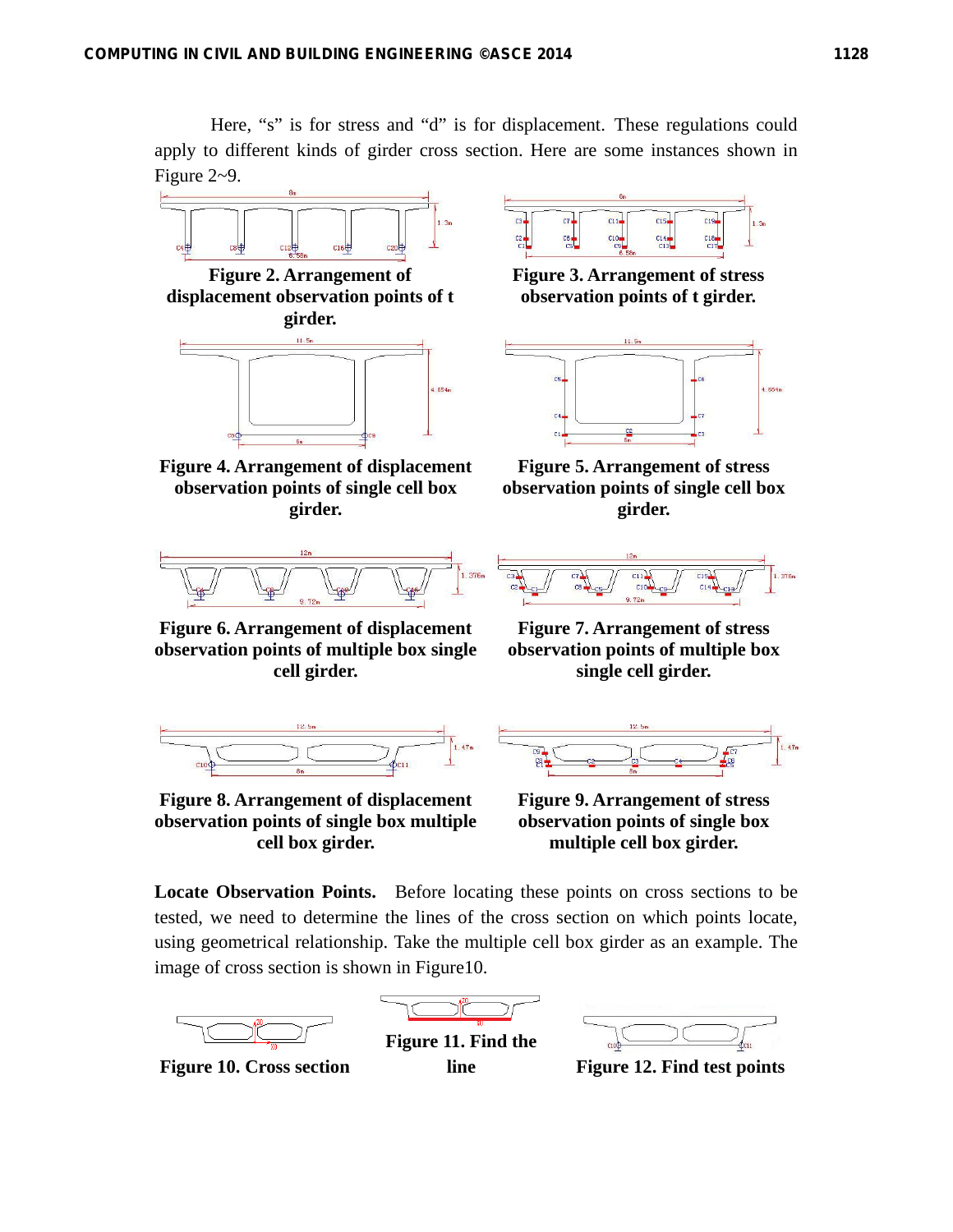In the above figures, X0 and Z0 are two coordinate axes. If we want to find the bottom line of the section, the program will locate the line with two endpoints which have a minimum value along the Z0 direction, or only one if the bottom inclines (Figure 11).

Having gotten the location of the line, the uniformly distributed observation points on the line can be easily worked out following the rules we have mentioned above (Figure 12).

## **REPORT OUTPUT**

To program the module for BLT reports, the authors have referred to many previous reports of bridge load tests and then set up a Word template in Microsoft Word, which includes the parts of a report (Figure 13) and things that are often mentioned in a load test report, such as title, catalogue, some fixed statements, standards and style of diagram and text. Then, the authors have created bookmarks in particular positions of the template.



**Figure 13. Main contents of report.** 

When the module of output reports is used, the program will invoke the template, search the locations of these bookmarks, insert contents into these positions and come out with a complete test plan report. The data table, chart and text in the report is defined and calculated by BLT.

In this module, a solution of graphic output is designed, through drawing pictures in the VB component picturebox and views of the model in BLT are also shown. Based on this, the authors developed a new drawing method including labeling and displaying, then used the improved one to draw pictures in a frame, and then saves them as a bitmap which has a very small file size. Some changes can also be made to the bitmap such as expansion in a certain direction and clipping by redrawing in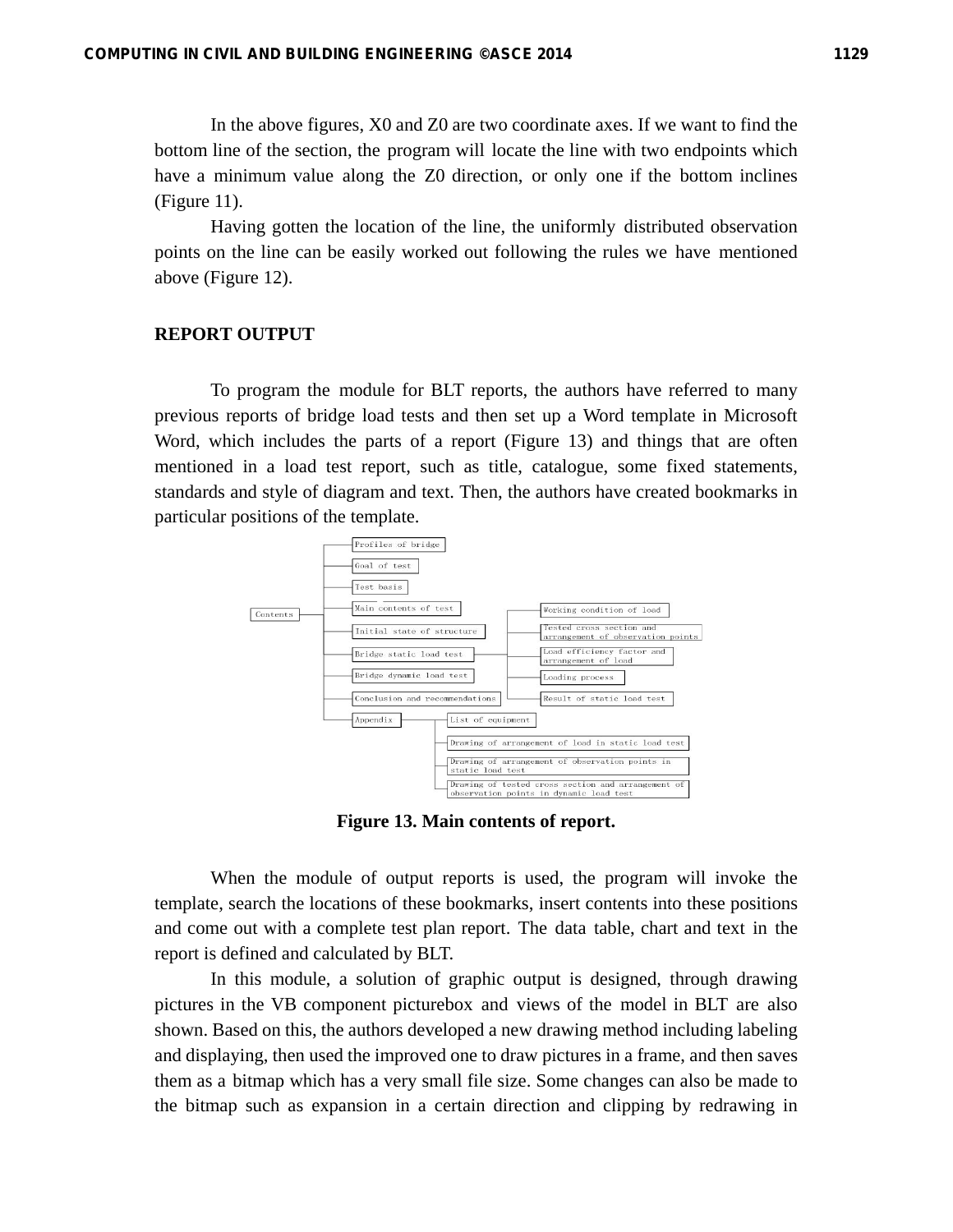another frame. Some drawings of graphic output including elevation drawing of arrangement of cars, section drawing of arrangement of cars and drawing of arrangement of (stress observation) points are shown in Figures 14, 15, 16.



**of cars. of cars. of points.**  Additionally, a pattern of making final test reports has also been designed. In the program, the authors use functions in Microsoft.Excel.dll to read data from Excel files. As long as users input data from the test into Excel files and choose to read it in the program, then the program can automatically compare the data from calculation and experimentation, figure out verify coefficient and finally draw a conclusion. The

final test reports are similar to those that are generated by more traditional methods.

#### **APPLICATION OF BLT**

In this section, a project that has applied BLT will be introduced for readers to have a better understanding of BLT.

This project is a bridge test on one overpass. This bridge is on the main line of highway 304 from TongLiao in Liaoning province to BaoKang in Inner Mongolia. It is 77.6 meters long and 12.5 meters wide, with a design speed of 80 km/h and a design load of Chinese Highway Level 1. Its superstructure is prefabricated partially prestressed concrete continuous box girder and its infrastructure uses rib abutment with a drilling filling pile foundation. The No.1 and No.3 pier are double-column piers and the No.2 pier is a rectangular pier. We conducted a bridge load test on it in 2013.

In this project, we first used the BLT to set up a model, and the calculation work was based on the model. The two-dimensional model is shown in Figure 17.



#### **Figure 17. Two-dimensional model.**

In the static load test, there are three working condition with different car loads, aiming to test different cross sections. Cross sections that are highlighted in the picture are control cross-sections, where we arrange observation points. The control cross-sections come out automatically by BLT and this is another function of BLT.

After the working condition has been defined, we can use BLT to do observation points-clothing work. The principle of this module has been referred to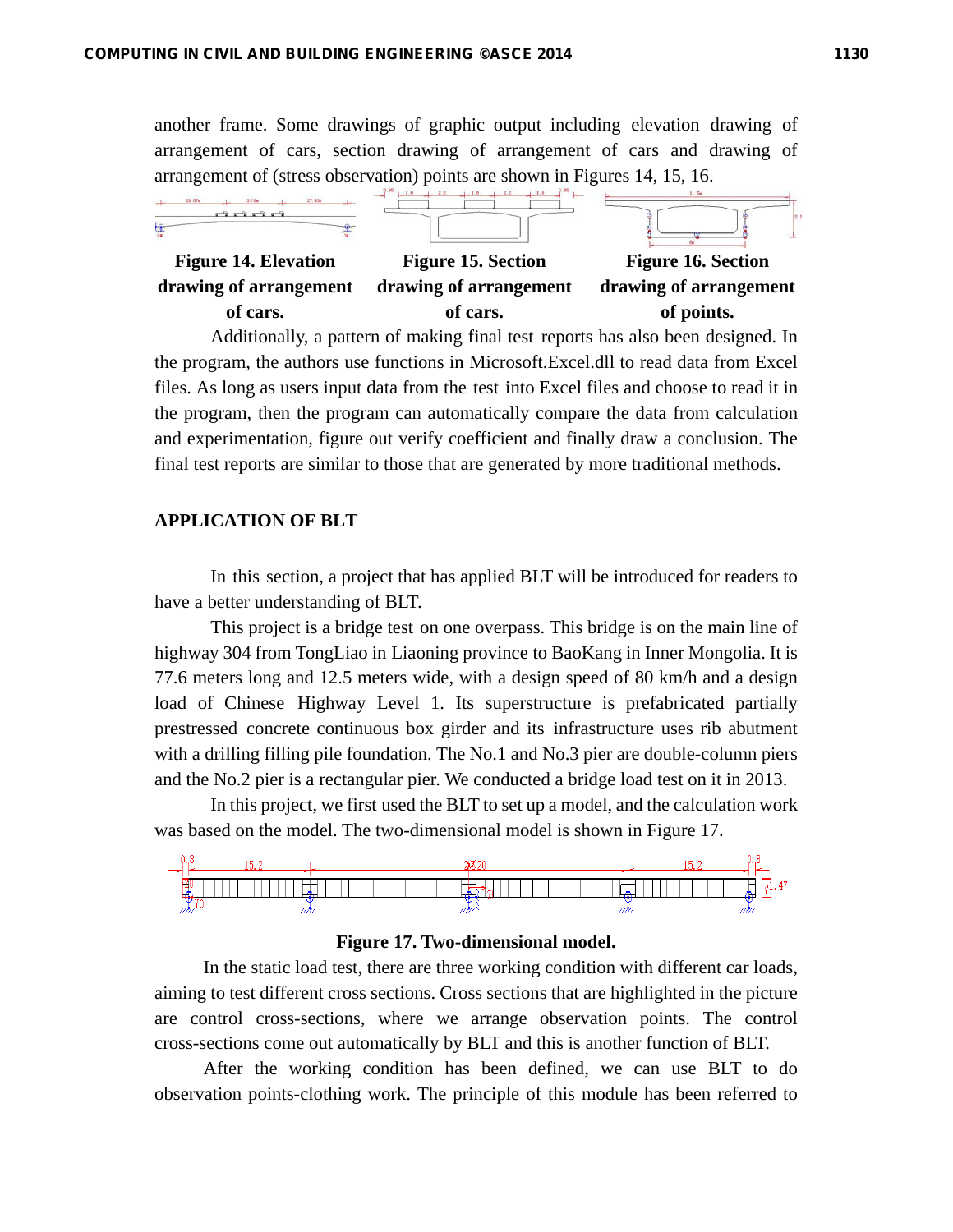above, and the only thing that users need to do is click a button named "arrange points" and layout plans will be shown. Figure 18 is the layout plan for working condition 1 and there is an explanation below it.

|                                   |    |              | <b>The Man</b><br>X <sub>0</sub><br>$\bullet$ | 1.47           |          |          |          | 12.5    |
|-----------------------------------|----|--------------|-----------------------------------------------|----------------|----------|----------|----------|---------|
| Unservation points are not conti- | łо | name         | type                                          | stake          | offset   | dod      | anglei   | angle2  |
| Arrange points<br>working         |    |              | stress                                        | $-7.000$       | $-4.000$ | $-1.470$ | $\circ$  | l0      |
| $\checkmark$<br>condition         |    | 2            | stress                                        | $\times 7.000$ | $-2.000$ | $-1.470$ | $\circ$  | $\circ$ |
| point 11                          |    | 3            | stress                                        | $-7.000$       | 0.000    | $-1.470$ | $\circ$  | lo.     |
| arrange                           |    | 4            | stress                                        | $\times$ 7.000 | 2,000    | $-1.470$ | o        | IO.     |
| stake<br>$\overline{0}$           |    | 5            | stress                                        | $-7.000$       | 4,000    | $-1.470$ | 0        | l0      |
| offset 0                          |    | i6           | stress                                        | $-7.000$       | 4.054    | $-1.245$ | $\circ$  | $\circ$ |
| angle1 0                          |    | Ÿ            | stress                                        | $\times 7.000$ | 4.167    | $-0.795$ | O.       | o       |
|                                   |    | 8            | stress                                        | $-7.000$       | $-4.054$ | $-1.245$ | $\circ$  | lo.     |
| replace                           |    | $\mathbf{Q}$ | stress                                        | $\times$ 7.000 | $-4.167$ | $-0,795$ | $\Omega$ | IO.     |
| Insert(D)                         |    | 10           | displacement                                  | $-7.000$       | $-5.250$ | 0.000    | IÓ.      | 90      |
|                                   |    | 11           | displacement                                  | $-7.000$       | 5, 250   | 0.000    |          | lan     |
| $D$ elete $(D)$                   |    |              |                                               |                |          |          |          |         |
| Copy(E)                           |    |              |                                               |                |          |          |          |         |
| Restore(R)                        |    |              |                                               |                |          |          |          |         |
| Ok(E)                             |    |              |                                               |                |          |          |          |         |

**Figure 18. Arrangement of observation points in working condition 1.** 

In the red box (the one on the top) are two pictures of cross section and bridge deck and when you select points' data, which includes serial number, name, category, stake number, distance off deck and center line and angles from left to right in order, listed in the green box (the one on the right), then the point will be shown in the pictures of cross section and plan as a red point and a blue point separately. Some operating buttons are listed in the yellow box (the one on the left).

After a series of working condition definition, loads definition, observation points' definition and calculation, we can conduct the test report using this software. Some parts of the report are shown in the following pictures, Figure 19 and 20.



**Figure 19. Arrangement of** 



 $\mathsf{Fig.}$ 6–16 section drawing of arrangement of cars in working condition

| No | Type of car | Direction       | Stake (m) | Offset (m) |
|----|-------------|-----------------|-----------|------------|
|    |             | <b>Backward</b> | 2.000     | $-2900$    |
|    |             | Backward        | 2,000     | 2,900      |
|    |             | Forward         | 16,400    | 0.000      |



condition 11 of cars in working condition 11

**observation points Figure 20. Arrangement of car load**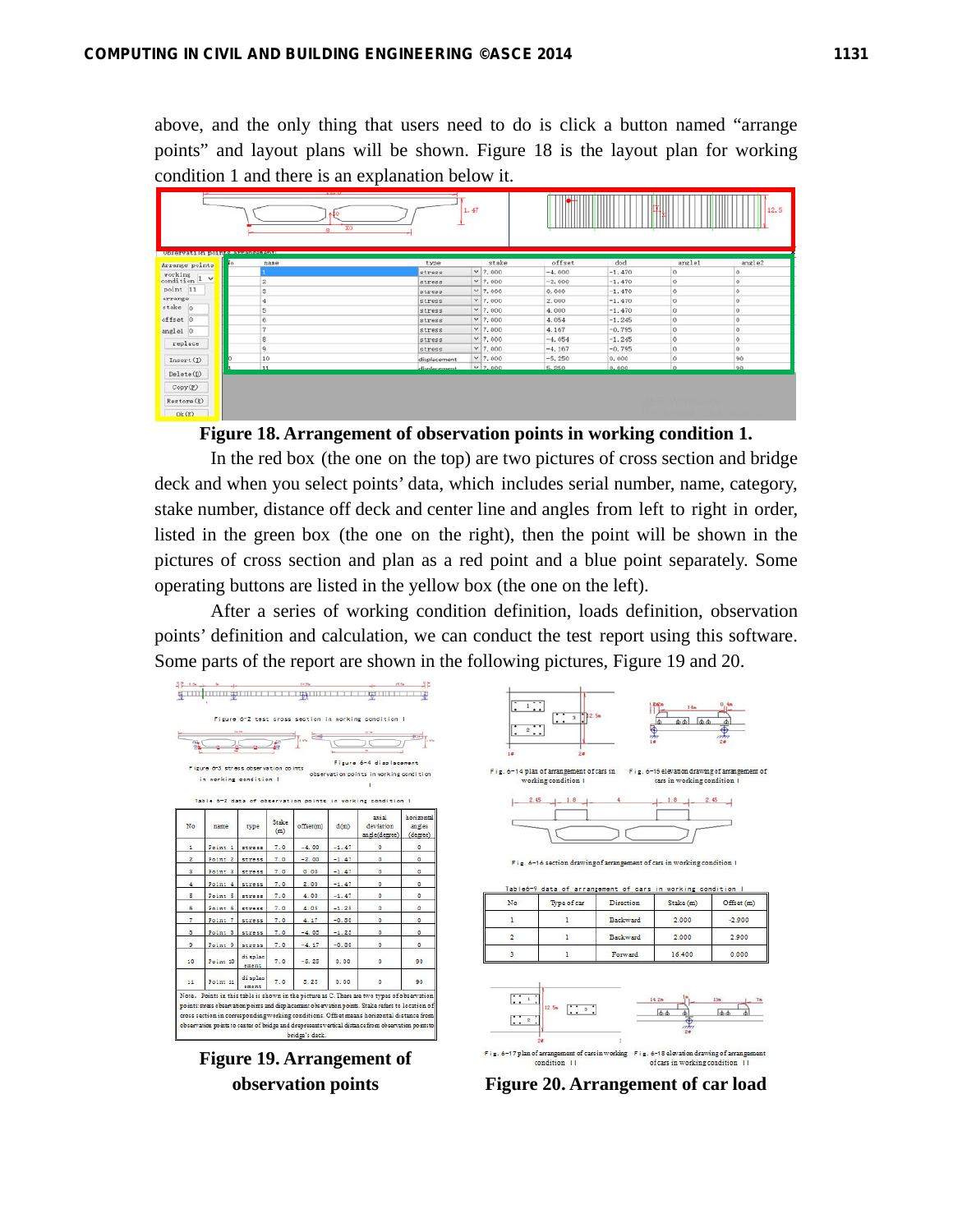Part of the results including theoretical calculation value, measured value and calibration coefficient are shown in Table 2 and Table 3 separately. And there are also drawings of three-dimensional model and displacement nephogram in Figure 21 and Figure 22.



**Figure 21. Three-dimensional model.**



**Figure 22. Displacement Nephogram of working condition 1.** 

| Table 2 Result of Displacement in Blanc Load Test. |                           |            |          |            |             |
|----------------------------------------------------|---------------------------|------------|----------|------------|-------------|
| Working                                            | <b>Observation Points</b> |            | Measured | Calculated | Calibration |
| Condition                                          |                           |            | Value/mm | Value/mm   | Coefficient |
|                                                    | Cross                     | Upstream   | $-0.8$   | $-1.0$     | 0.80        |
|                                                    | section1                  | Downstream | $-0.8$   | $-1.0$     | 0.80        |
| Ш                                                  | Cross                     | Upstream   | $-0.6$   | $-0.8$     | 0.75        |
|                                                    | section<br>$\mathcal{D}$  | Downstream | $-1.0$   | $-1.2$     | 0.83        |
| Note: direction of displacement -is downward       |                           |            |          |            |             |